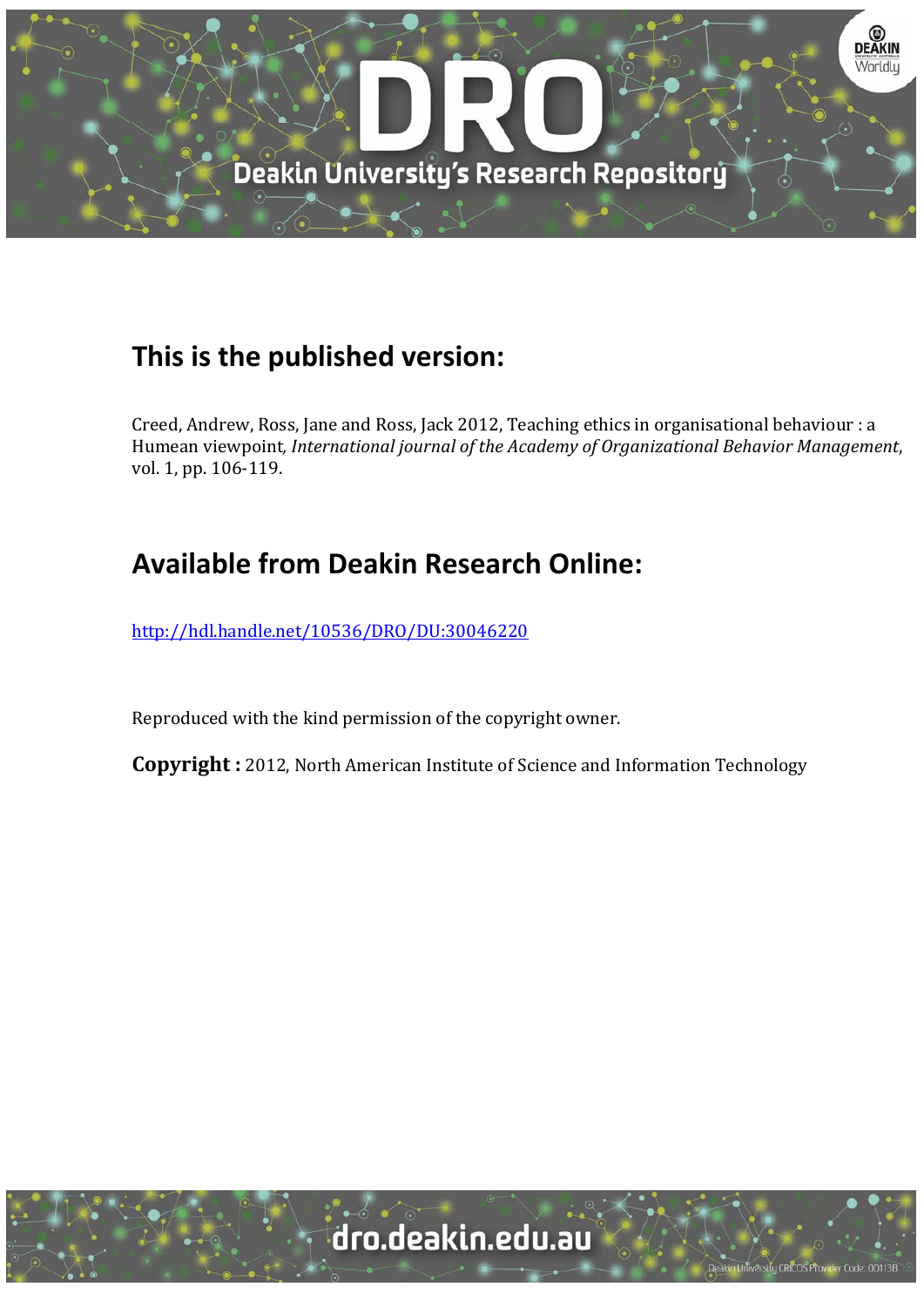# **TEACHING ETHICS IN ORGANISATIONAL BEHAVIOUR: A HUMEAN VIEWPOINT**

#### **ANDREW CREED**

(corresponding author) Deakin University, P.O. Box 423 Warrnambool, 3280 Victoria, Australia Email: andrew.creed@deakin.edu.au

### **JANE ROSS AND JACK ROSS**

Story's Way, P.O. Box 1581 Camrose, Alberta, Canada T4V 1X4

† The authors gratefully acknowledge the profound influence that Wilf Backhaus (PhD, LLB), our friend and colleague, has had on us and our work. We regret his passing in October 2009, and acknowledge his longstanding research as a Hume scholar and teacher. He mined the deep things that would assist others to understand how relational ethics are the very foundation of successful endeavours in all aspects of public and private life, including business and organizations. He was committed to the design of tools that would enable release of the ethical mind and ethical practice.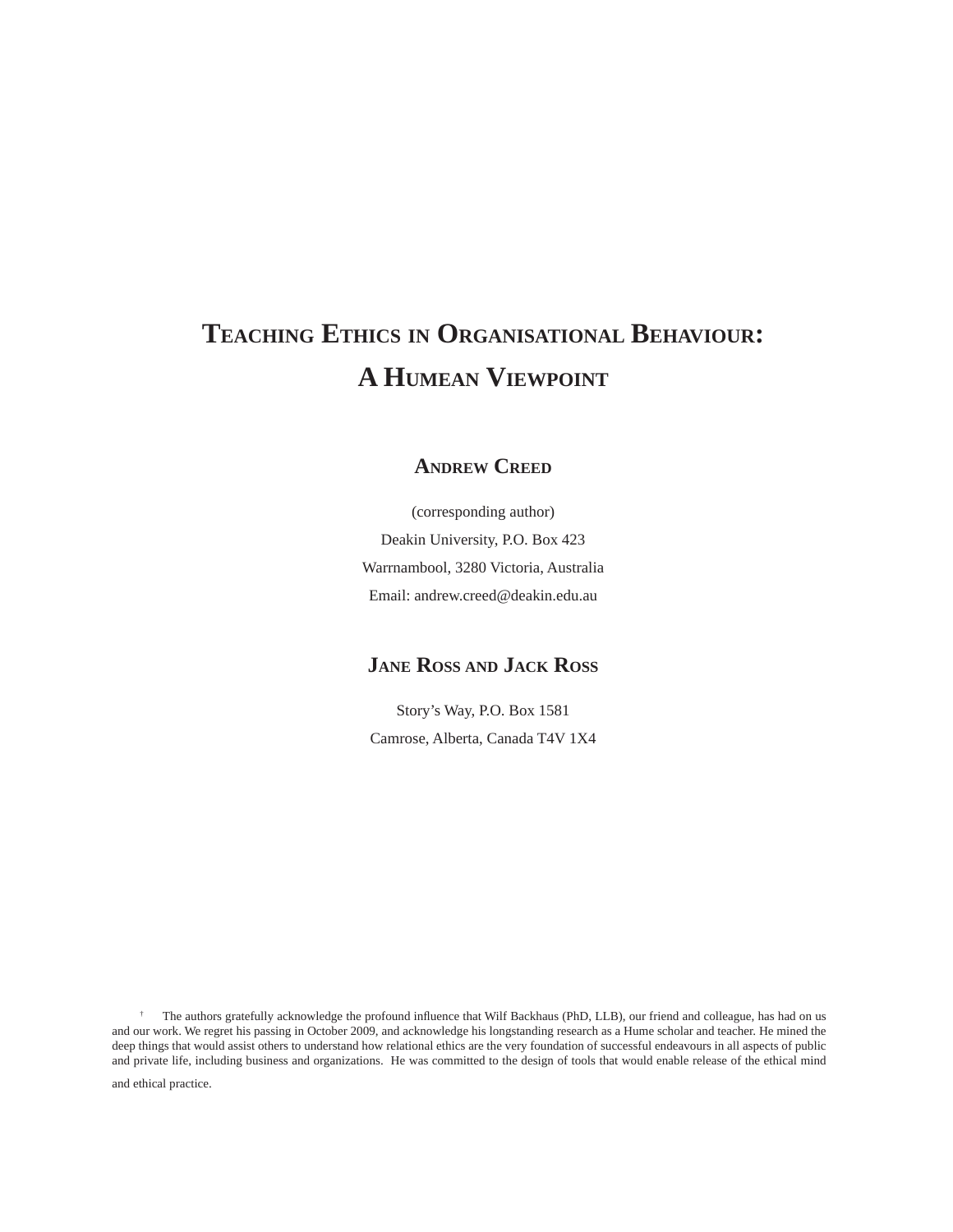## **ABSTRACT**

*Problem Statement:*Concepts of ethics have rarely been easy to teach in the organisational behaviour curriculum. The philosophical bases of ethics are often abstract and prone to multiple interpretations and dilemmas. The changing global environment of organisations adds complexity to the interacting values that people bring into the workplace. To redress the situation, this articlerepresents the stance of David Hume on human morality and proposes an original nexus of his concepts for application in the teaching and learning of ethics in the field of organisational behaviour.

*Method:*Based on the literature, we develop a conceptual model from athread drawn between Hume's influence on the Scottish Enlightenment and accordingly the current complex business environment which was fostered in part by the economic models espoused byhis Enlightenment associates. The concepts are presented as a matrix and relevant examples are explained in this context.

*Results:*Pointing out the challenge of the global rifts in organisational morality, we relate the fable of the traveller from Hume's writings and make the point that the Humean nexus, now distilled from the elaborate reasoning of Hume, provides educators and managers alike with a helpful centre of gravity around which to develop analyses of decisions and actions in order to gain moral perspective that transcends time and place.

*Conclusions:*Business ethics lessons have sometimes been abstract and emotive inorganisational behavioureducation but the empirical concepts of Hume in this new form have the potential to be useful and agreeable for many.

## **KEYWORDS**

Hume; morality;organisational; ethics; education; nexus; behaviour

### 1. **INTRODUCTION**

As his life drew nearer to the end, the philosopher, David Hume, declared one of his later works, a treatise on human morality, to be his most important (Hume, 1990; Norton, 1993; Back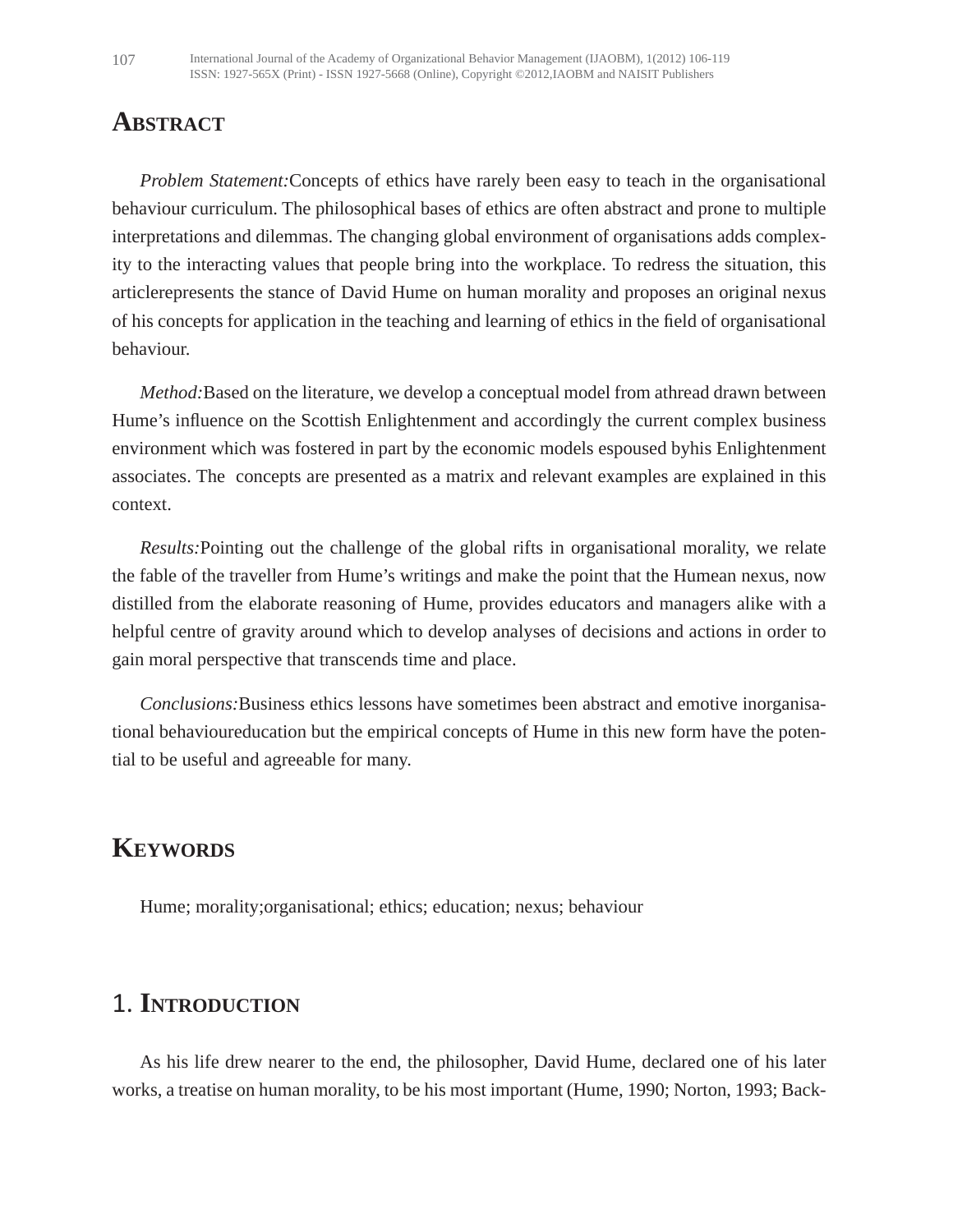haus, 2009);which is a little known fact, but for those who noticed and wondered about his remarkable sentimentof the importance of understanding from an ethical perspective, a tantalising line of enquiry has opened up. Think of Hume's vast intellectual contribution and the scope of human endeavour to which he turned his renowned empirical mind (Hume, 1754; Hume, 1758; Hume, 1875; Hume &Hendel, 1953). For him to ultimately point backat the understanding of human morality as the most significant thing is poignant, indeed, and should have been generative of further thought and development.But there has been little attention given to Hume in business ethics education since his passing. This is remarkable because of the impact of the Scottish Enlightenment on economic thinking then and since (Sally, 1999; Hooker, 2004; Pauchant, 2009; Stumpf, Holt, Crittenden & Davis, 2012). Hume was a big contributor to the Enlightenment; a mentor and colleague of Adam Smith, for example; but it is Smith's underpinning work that, to this day,receiveson balance more recognition (a lot for a philosopher, at least, in the business world) as a legacy of that time.

There is much to learn from revisiting Hume's point of view as his heritage is strongly aligned with commerce via the Enlightenmentwith its chronological and strategicconnections to the Industrial Revolution. Thinkers likeMacIntyre (1985) have lamented the general failure of key Enlightenment ideas to make the promised enhancements of ethical understanding in modern commercial society (Korkut, 2012). This paper, therefore, aims to summarise Hume's own summary of human morality and contextualise this into modern organisational behaviour and ethics education. Through literature review and an original conceptualisation of Humean morality in matrix form with related analysis, the relatively pure and pragmatic construction of ethics that Hume conceived is explained. First there is a consideration of teaching organisational ethics, then a review of Hume's thinking about human morality, including a nexus of factors from his favourite treatise, and this is aligned with a future perspective on the teaching of organisational ethics.

## 2. **DO WE TEACH ETHICS; OR DO ETHICS TEACH US?**

Now, these are some good questions for philosophers and educational administrators. First, do teachers ever actually teach ethics? Or isthe subject matter itself,primed with the student's choice to learn, that is most instructional? Of course, a transmission-only view of education is outmoded. A bit of both teaching and learning is obviously happening multi-dimensionally in any educational setting (Caron, Berner& Chabot, 2012).We might consider additionally whether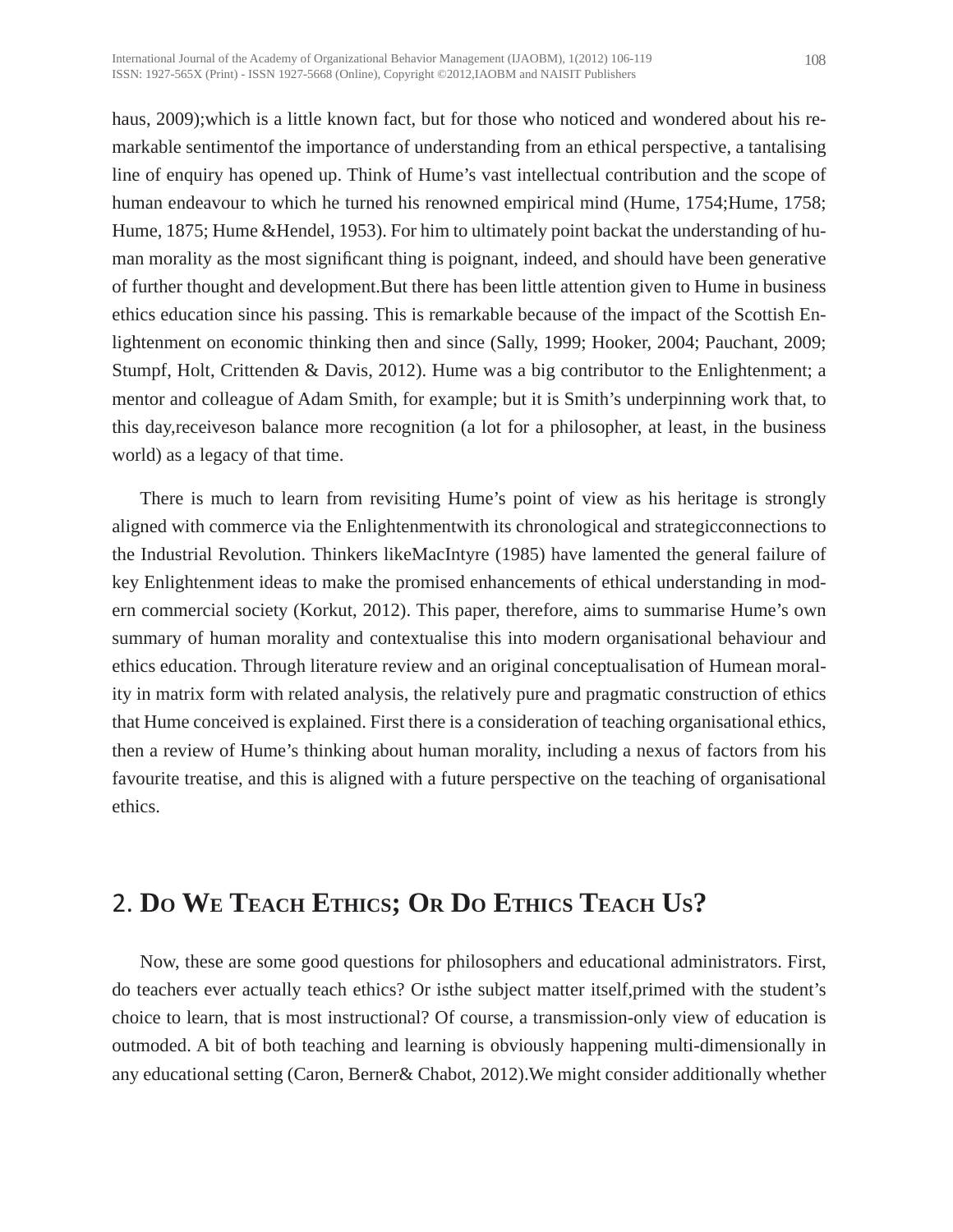the learners' and teacher's personalities are so imbued by the values stemming frombirth rights and socialisation that we can expect exponential resistance to learning. Once we have our ethical foundations in life, like our basic personalities, this could be argued to hardly ever change. What impact does ethics education have in such a crystallised situation? For instance, what can personal learning tools such as the Enneagram teach us (Kale &Shrivastava, 2003)? What additional light is offered to personality and self-insight? These questions can extend to a whole organisation; the founders and the subsequent critical events and strong leadership all contribute to a broad ethical tone that stays embedded for long periods, perhaps, indefinitely (Dean, Beggs& Fornaciari, 2007). Who can confidently claim that a course in business ethics delivered for members of an organisation is guaranteed to successfully change the organisation's ethical foundations? In tertiary education, with its voluntary enrolment and fragmented offering of courses, the dissemination of business ethics education is further dampened by the fact that, perhaps, one or two people from any single organisation are in the face to face or online classrooms in any given term. They return to their organisations possibly (but not certainly) changed by their learning, and then confront all the cultural and psychological resistances of co-workers who have not had the same opportunity to learnany new points of view about ethics. The critical mass is small to start with and may never reach the momentum required to ensure a good business ethics understanding infiltrates into the places it is most needed (Saat, Porter & Woodbine, 2010).

Consider the notion just mentioned of 'good' business ethics. This is a judgement of social value, perhaps, an aesthetic appeal. There is inherent value in the beauty, harmony and balance of the concept. But this value is quite different to the equally important utility of the same notion. Whether it is an object or an idea, any item has a combination of usefulness and aesthetics at its core. We will return to this issue as we delve further into Hume's ethics in the next section.

For now, the question concerns the role of ethics in the teaching of organisational behaviour. Lévinas (Peperzak&Lévinas, 1993; Wirzba, 1995) arrives at a view that ethics itself is a sort of resistance emerging from the other which is an integral part of the education exchange. In a business ethics classroom (any other class for that matter too), the teacher as an 'other' does have to present a point of view and it becomes an ethical position in that context. Such perspective may certainly be ignored or misinterpreted by most of the 'others' in the classroom but some will dutifully take what is presented and reprocess it in such a way that something helpful appears to be learned. It is essentially dialogue between oneself and the 'other' in reciprocal exchanges that comprise the teaching and learning relationship, therefore, a relational and social view of ethics can be seen to be the essence of education (Creed, Zutshi & Ross, 2009; Waddock, 2010).Aside from a strictly philosophical and theoretical approach, can the teaching of ethics be anything but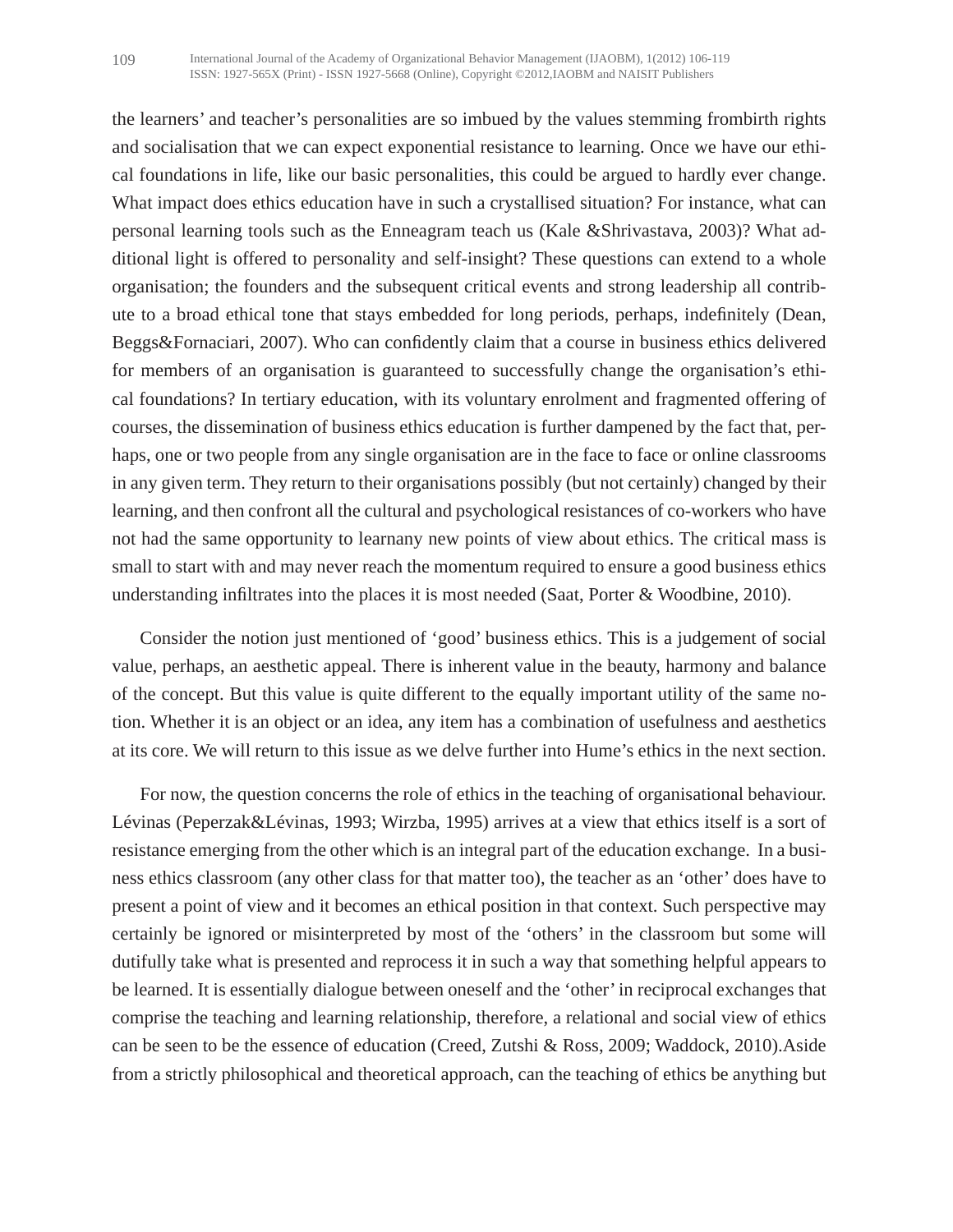#### dialogical between self- teaching and self-learning?

In addition to a number of philosophers providing their perspective on this matter (Husserl, 1960; Brandt, 1972; Hegel, Miller & Findlay, 1977; Peperzak&Lévinas, 1993), in the organisational behaviour literature, other analyses have been made of the duality of self and selflessness in business ethics(Friedman, 1962; Rand &Branden, 1964; Smith, 1993;Zutshi, Creed &Sohal, 2009; Zutshi, Creed, Sohal& Wood, 2012). It is timely to look at Hume's perspective on this issue. As it happens, Hume advocates for an integrated view of morality in a compelling nexus of aesthetics and utility in the context of both self and the other.

### 3. **HUME'S NEXUS OF MORALITY**

David Hume was influential during foundational moments of the Western Industrial Revolution as its effects spread around the world (Sally, 1999). As anagnostic thinking and writing in a period where such a position could have been detrimental to his prosperity and livelihood, but at the same time, when independent thinking was on the rise, it is notable that Hume ultimately finds a human centre in his philosophy. It is warming that he arrives empirically at the identification of universal moral factors that stand up to changing times and circumstances. It is certainly refreshing to find that the core of the Humean morality is solidly founded in pragmatic utilityand that it also incorporates the aesthetics of humanity; two areas that should feature equally in sound business ethics (Waddock, 2010).

There is a fable at the end of Hume's *Enquiries Concerning Human Understanding & Concerning the Principles of Morals* which he presents as a dialogue (Hume et al, 1991). Not unlike the Arabiyan stories of Sindbad and other stories from antiquity, it describes a traveller who tells a story of his journeys to a strange and distant place. In this land the traveller discovers individuals and a society that he finds compelling, worthy of praise, and filled with thoughts and deeds of great virtue. But the society also generates tensions for him when henotices behaviours and rituals that he finds abhorrent. Vicious acts and impulses leading to murder that go unpunished, in fact, seem mostly accepted by this strange society. On the whole, however, great works of art and rich intellectual pursuits are prevalent, along with magnificent achievements in architecture. While the traveller spends some time in this land and enjoys its virtues immensely, he ultimately becomes so unsettled with the dark side of it that he feels compelled to leave and return home; hence being in a position to relate the fable as he does.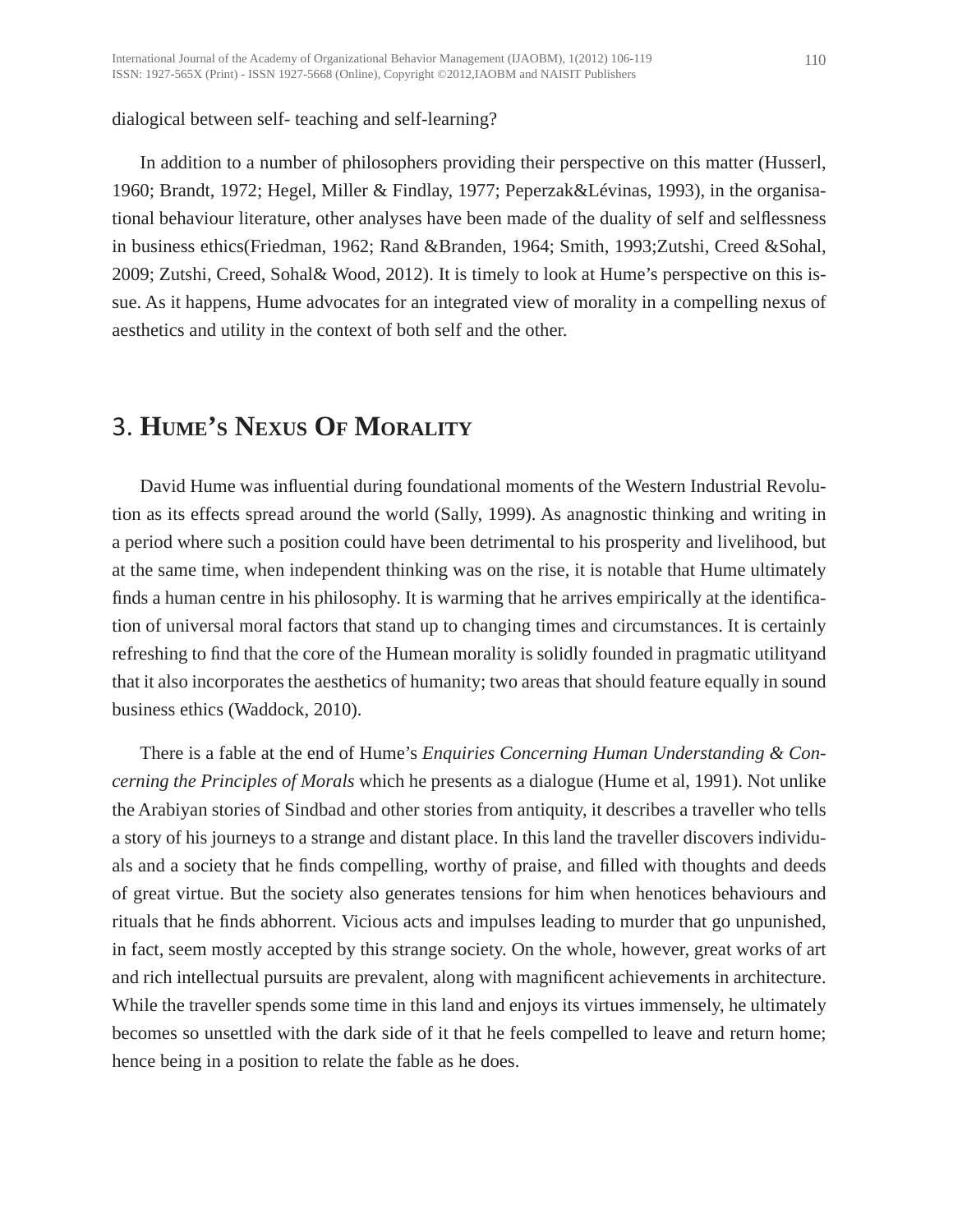Hume ultimately reveals that the strange land is intended to equate with Ancient Greece, a place highly revered and respected amongst modern scholars. We are invited to consider how we can rationally laud such a society when we clearly revile against the uncomfortable things the society accepted as part of its moral fabric. The point is that moral standards change with time and circumstance. Ethics therefore has to be explainable in a way that caters for the changing situations otherwise it really cannot be taught at all.Likewise, the premises on which ethics is based must be open to scrutiny, criticism and change or proponents of ethics for the current times risk attitudes and behaviours which are not dissimilar from those of the armchair philosophers and anthropologists who operated in the not-so-distant past.

A functional and relevant ethical framework must cater to the vast differences in standards that human beings exhibit. Such a framework needs to be grounded in reality rather than reliant on quick or easy explanations and/or explanatory models. For Hume it is too relativistic to just accept the present social consensus of morality.However, and still applied today, business ethics often becomes just that. Alasdair MacIntyre's notion of emotivism describes this situation in modern society (MacIntyre, 1985).Emotivism, being the acceptance of the general social consensus as the appropriate moral standard, is a helpful starting point for lawmakers but is not a full critical analysis of the major ethical bases of human actions (Wishloff, 2005). Hume's fable of the travellerneatly illustrates the shortfall of emotivism. The things in a society that are either illegal or highly distasteful must certainly be avoided if one is to function in that society, but once we step into another, separate social setting, we will confront a different set of standards. Emotivism is observed among global business executives as they encounter widely different social standards in countries around the world. The dilemmas are apparent when a US company, for example, is operating in another country where child labour is routinely used. It has been and still is common for local customs concerning children to go completely unnoticed (Burra&Qureshi, 1990; Ennew, 1990).

Business executivesmay be observing what they know of the laws in a country where they are operating,but ignoring the moral consensus of the country concerned, or even their home country (Zutshi, Creed &Sohal, 2009; Donleavy, 2012). Such practices can lead to the uncomfortable situation (and sometimes share price driven panic) of claiming moral high ground at one turn and participating in moral digressions at another. There are many well documented moral dilemmas observed in global business operations because the social environment varies so considerably. Recently, discussion has arisen around commonly accepted business myths in the international business environment. To illustrate, Tipton (2008) indicates the critical issues of cultural misrepresentation in commonly perpetuated stories which are not based in fact. Over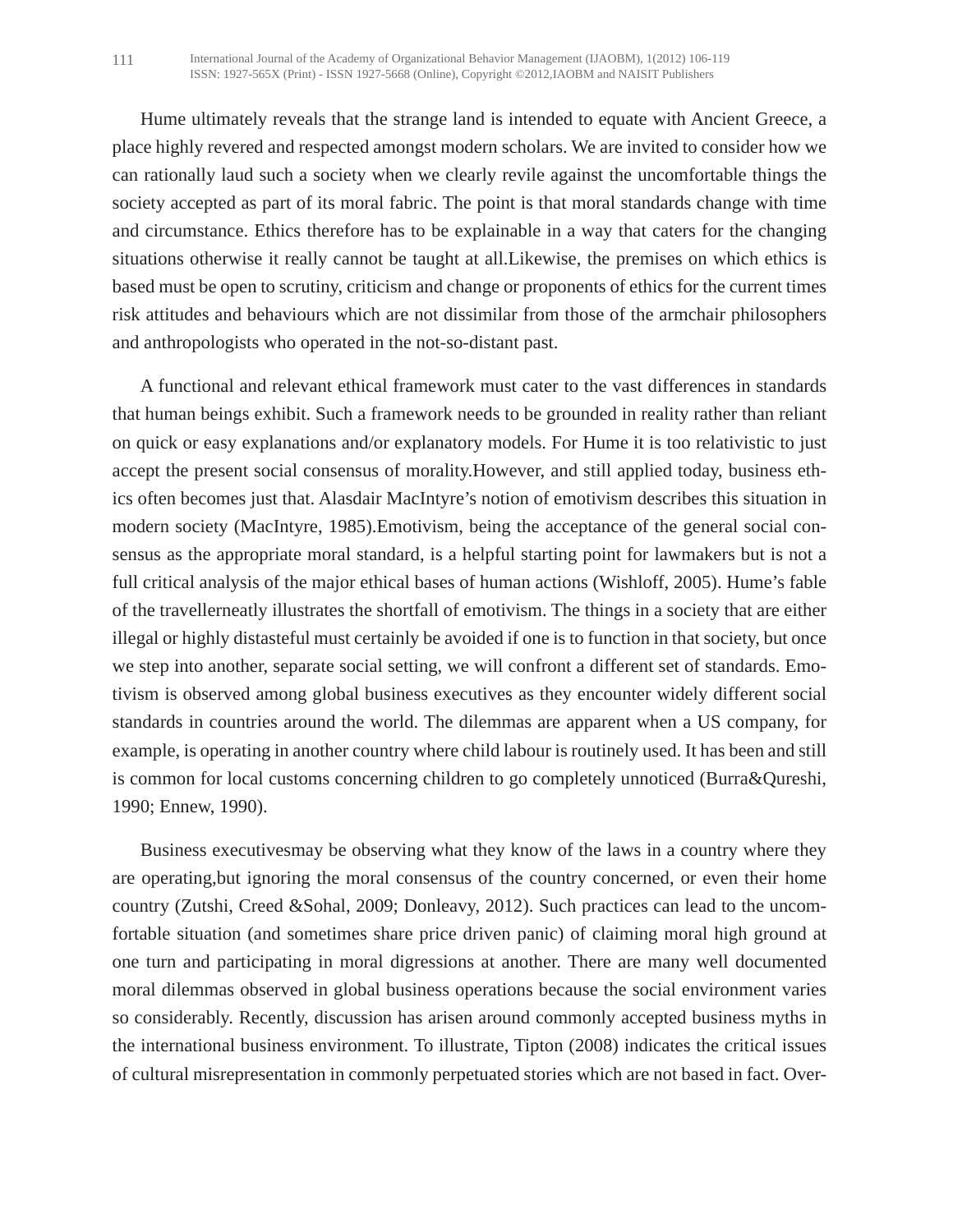simplification or falsification of facts as culturally-informed practice becomes a serious ethical issue in international business, especially when the emphasis should be on having appropriate concepts that reflect local situations and apply well to business at any level.

Any model of ethics has to be able to endure the transition to different worlds and do so pragmatically for the purpose of a better understanding of ethics in organisational behaviour.David Hume's approach consciously and systematically arrives at such a position, a nexus summarised in Table 1, and is explained in the subsequent sections.

| Decision to act in a certain way | <b>Useful for</b> | <b>Agreeable for</b>   |
|----------------------------------|-------------------|------------------------|
| <b>Self</b>                      | Yes or No? Why?   | <i>Yes or No? Why?</i> |
| <b>Others</b>                    | Yes or No? Why?   | Yes or No? Why?        |

**Table 1.** The Humean moral nexus

Table 1 is a concise representation of the factors of morality analysed in detail in Hume et al (1991). A nexus of decision factors converges in any situation and should be considered to identify moral absolutes or, more commonly, moral dilemmas. By using positive or negative responses in each quadrant and ensuring one explores why, the dilemmas can be considered with a simple and clear focus upon the salient factors of analysis. In essence, Hume says for any decision before us it is necessary to think first about the consequences in terms of utility and aesthetics – is it useful and/or agreeable? Second, we should think about these outcomes in relation to ourselves and also for others. A moral imperative would be if, upon response to a decision being analysed in Table 1, it is concluded that every quadrant would yield all positive or all negative responses. And that is it; a nexus of analysis that can be applied to situations across time and contexts.

Notably, there are very few absolute moral imperatives on this basis, which is consistent with findings about moral dilemmas in business ethics (Maclagan, 2012). Most decisions or actions within the nexus would display mixed responses, thus indicating some pragmatic balancing that the decision maker needs to do in order to claim to be acting morally in the circumstances. What the nexus contributes is an underpinning rationale that endures beyond the swings and shifts of emotivistic, relativistic conclusions.

To illustrate, we will revisit the global child labour problem mentioned a few paragraphs earlier, but this time through the Humean moral nexus. Tables 2a and 2b dissect the issues summarily through, first, the view of a US company operating a factory within US borders and,second, an expansion of the analysis to a country where child labour is used commonly. Like Hume's story of the traveller, these two worlds are quite different but the fact of the company (as traveller)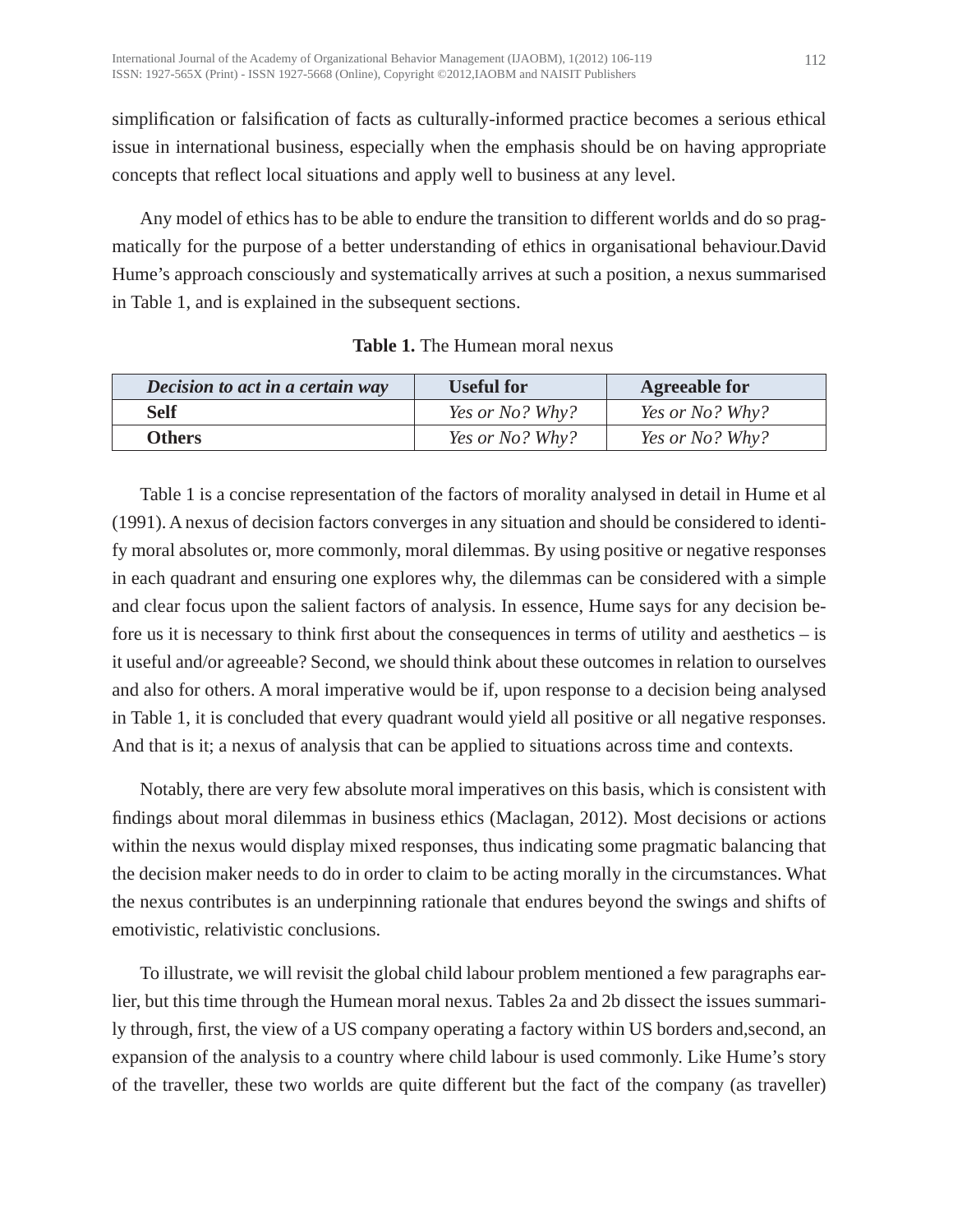needing to becognisant of both worlds raises the ability of the moral nexus to shine its consistent light across the issues to assist managers to make moral sense of the conflicts.

| <b>Employ un/low paid child</b><br>labour in a US factory           | <b>Useful for</b>                                                                                                        | <b>Agreeable for</b>                                                                                                                                                                                                             |
|---------------------------------------------------------------------|--------------------------------------------------------------------------------------------------------------------------|----------------------------------------------------------------------------------------------------------------------------------------------------------------------------------------------------------------------------------|
| <b>Self</b><br>(the organisation, staff, share-<br><i>holders</i> ) | <b>No.Illegal, may harm staff,</b><br>not socially acceptable thus<br>would hamper business func-<br><i>tionality.</i>   | <b>Mostly</b><br>No.Might<br>help<br>achieve some business objec-<br>tives, but it is not the accept-<br>ed way in the US. Understood<br>to be exploitation of children.<br>Adds stress to individual kids,<br>denies childhood. |
| <b>Others</b><br>(local community, interest<br>groups, politicians) | <b>Mostly No. Widely known to</b><br>be illegal in the US. More<br>children and families would<br>be harmed than helped. | <b>Mostly No. General public</b><br>dislike of the practice. De-<br>spite diverse community stan-<br>dards, most agree it is better<br>to offer children a playful<br>childhood.                                                 |

**Table 2a.** Global child labour issue for the US analysed in the Humean nexus.

The next step is to consider the same basic issues but in the context of a US-owned factory of the same company operating in a developing nation with a known track record of accepting child labour practices. To avoid stigmatising any single country, the example is fictionalised with a basis in facts related to an unnamed country.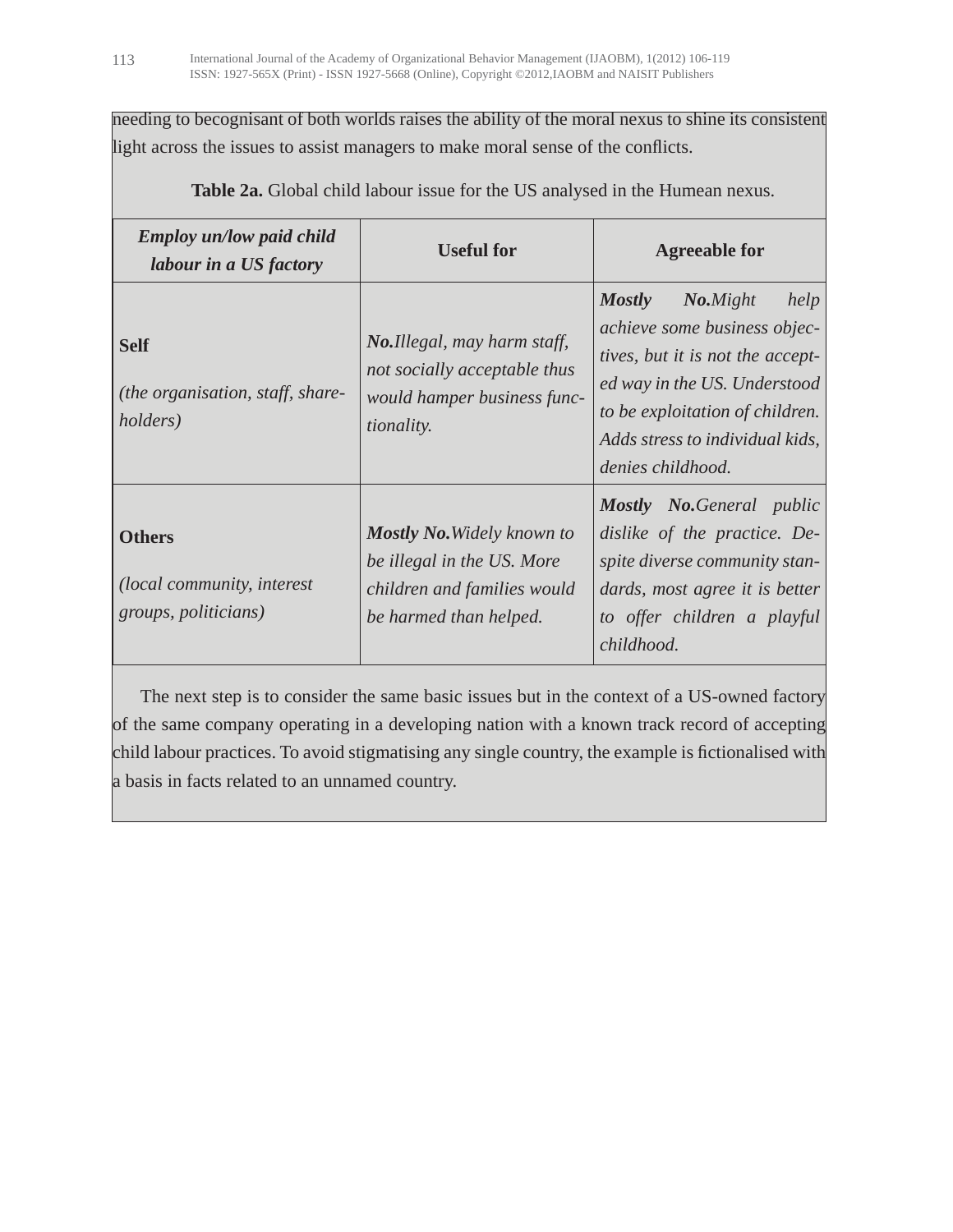| <b>Employ un/low paid child labour</b><br>in a US-owned factory operating<br>in a developing nation. | <b>Useful for</b>                                                                            | <b>Agreeable for</b>                                                                                                                                                                                                                                                                                                                    |
|------------------------------------------------------------------------------------------------------|----------------------------------------------------------------------------------------------|-----------------------------------------------------------------------------------------------------------------------------------------------------------------------------------------------------------------------------------------------------------------------------------------------------------------------------------------|
| <b>Self</b><br>(the organisation, staff, share-<br><i>holders</i> )                                  | <b>Often Yes.</b> Helps local fac-<br>tory establish, provides in-<br>come for local people. | <b>Mostly No.Adds</b> stress to<br>kids, denies childhood. Most<br>elders given a choice would<br>prefer their children not have<br>to struggle.                                                                                                                                                                                        |
| <b>Others</b><br>( <i>local community, interest groups,</i><br><i>politicians</i> )                  | <i>politicians.</i>                                                                          | <b>Mostly No.</b> While some sen-<br><b>Often Yes.</b> Helps children timents are that children<br>support their family and should contribute to fam-<br>elders. Helps broader eco- ily and society by working,<br>nomic development aims of $\vert$ many adults would like the<br>option to give their kids a<br>break from hard work. |

#### **Table 2b.** Global child labour issue for a non-US country analysed in the Humean nexus

So, this concise analysis explains with some precision why there is a factual moral difference between organisational acceptances of the practice in the two countries. Table 2a shows mostly negative responses, which is closer to a moral imperative in US organisational culture to avert children from labouring in a factory. Table 2b shows a few positive responses which means there is less of a moral imperative in this differentnational organisational culture to protect children from working in the factory. This Humean overview explains why it should not be surprising to find widely different perspectives on the issue. The point is that the factors of analysis remain consistent thus making the model accessible, perhaps, useful and agreeable, for managers and, by extension, ethics educators. Now, the solutions to the defined problem, as always, are not made easy but the underlying values and the empirical strength of Hume's rationale is solid. Moral imperatives can be quickly determined and differences between societies explained with a course for analysis well defined.

Axiomatically, the question of whether the nexus canbe highlighted and taught in organisational behaviourcan be tested through its own lens. Hume has provided an empirical equation based upon both deontological and teleological principles juxtaposed (Backhaus, 2009). Will the greatest good for the greatest number of people (self and others) come from a widespread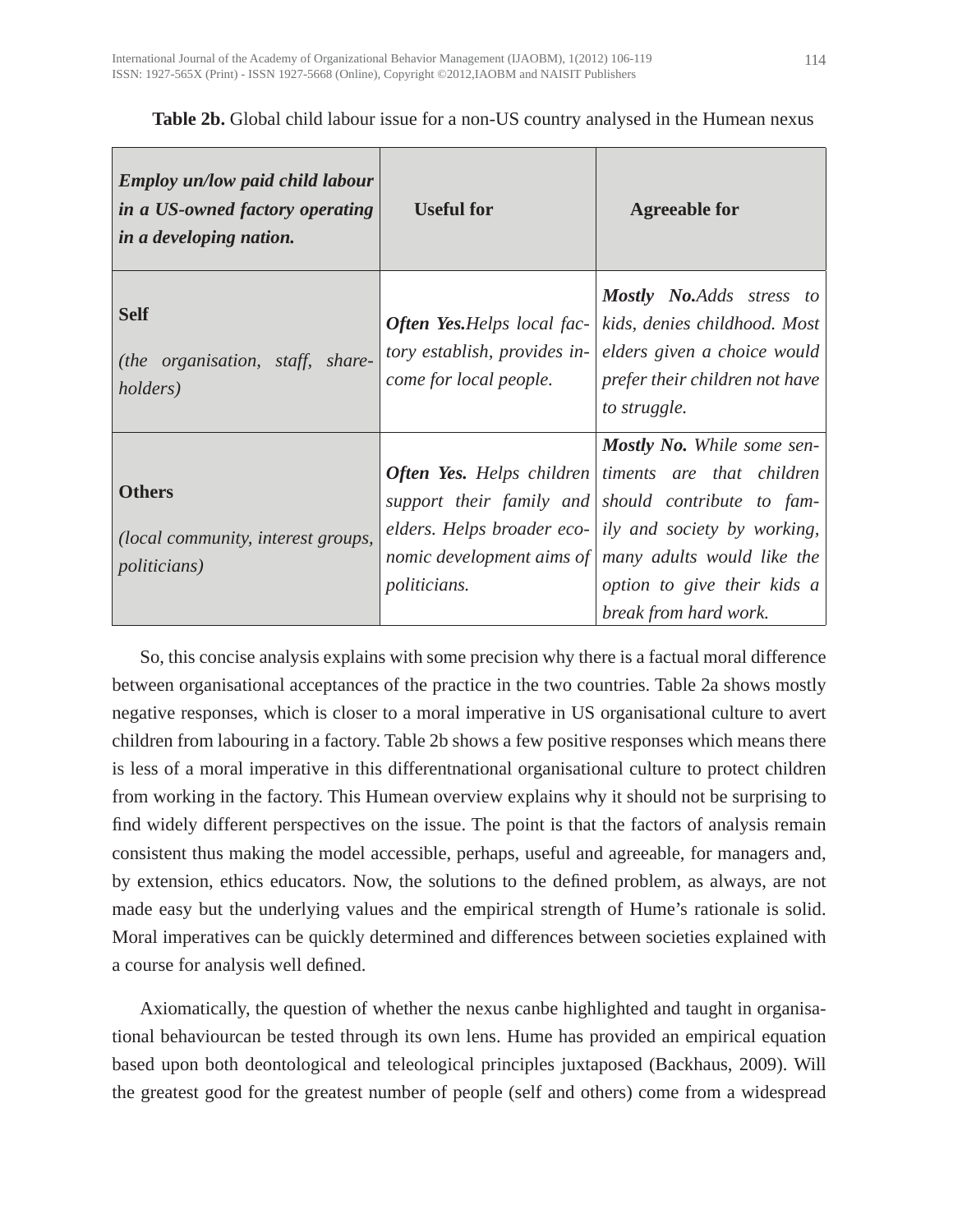understanding and application of the nexus? Equally, will the nexus be appreciated for its simple, accessible (able to condense a lot of philosophical data into something understandable) design? The answers to these questions reveal what Hume would regard as the moral outcome of the consideration. We invite the reader as an individual to answer those questions using the format in Table 1. In practice, individuals may arrive at slightly different answers, but the compilation of viewpoints ultimately will allow a social consensus to emerge. Such consensus willbe resistant to the common trap of emotivismbecause the most concise factors of an ethical analysis form the basis of the consensus. What is moral within and beyond the current time becomes the essential basis of the analysis rather than a reactive and context sensitive approach.

# 4. **CONCLUSION: THE FUTURE OF TEACHING (HUMEAN) ORGAN-ISATIONAL ETHICS**

Despite the rich legacy Hume provided, his intellectual connection with modern commerce and his emphasis upon morality have not been strongly noticed in contemporary organisational ethics literature. By creating the nexus of Hume's morality and profiling key examples as beginning steps, wesuggest thatorganisational ethics education itself canbenefit from the resultant perspective. In his own conclusion, Hume et al (1991, p.217) opines,

*It may justly appear surprising that any man in so late an age, should find it requisite to prove, by elaborate reasoning, that personal merit consists altogether in the possession of mental qualities, useful or agreeable to the person himself or to others. It might be expected that this principle would have occurred even to the first rude, unpractised enquirers concerning morals, and been received from its own evidence, without any argument or disputation.*

To you, me and Hume the understanding and thus the teaching of ethics develops convolutions, complexities and philosophical dilemmas that obscure the essential point, that it is not especially difficult to have an appropriate moral perspective. Now, with this moral nexus distilled from the 'elaborate reasoning' of Hume, organisational behaviour educators and managers alike have another helpful centre of gravity around which to develop analyses of decisions and actions in order to gain moral perspective that transcends time and place.

The future of the construct rests in ongoing application of cases like the ones discussed in this paper but also many other situational analyses. Qualitative and interpretive methodologies will continue to yield feedback from the field about the applicability and relevance of the nexus.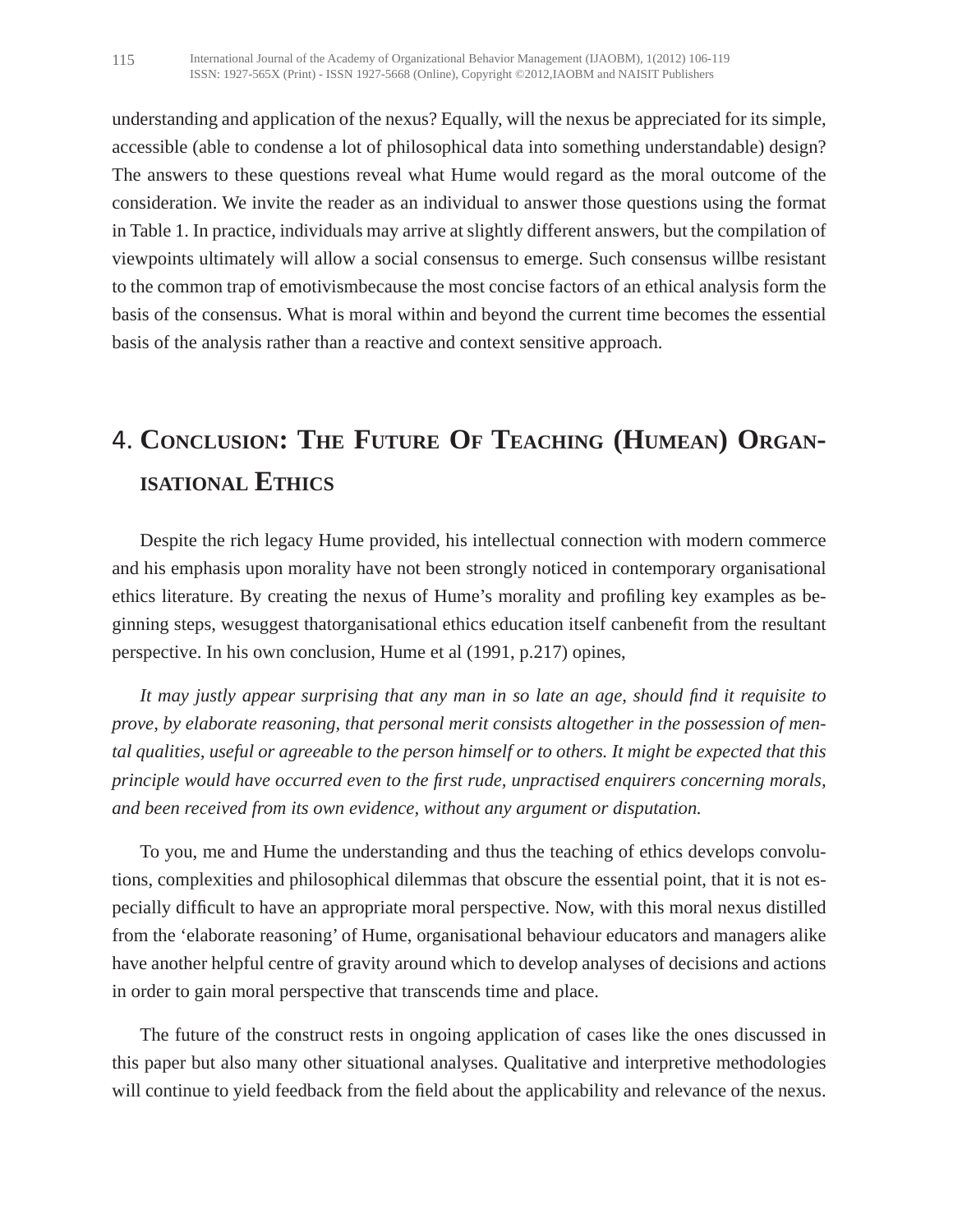Wehave our own projects underway applying action research methodologies. As the debate continues regarding organisational ethics, its rightful place, and the things about it that are able to be taught or learned, weexpect to be reviewing more dissertations about past thinkers such as Hume. We find that wise foresight from the past has a profound and exciting application in the future of organisational behaviour education.

### **REFERENCES**

Backhaus, W. (1992), Hume and the Politics of Reason, *Dialogue*, 31 (1), 65-69.

- Backhaus, W. (2009), Hume's Touchstone and the Politics of Meaningful Discourse, *Literature Criticism from 1400 to 1800*, 157 (1), 223-237.
- Brandt, R. (1972),Rationality, Egoism, and Morality, *Journal of Philosophy*, 69 (1), 681-97.
- Burra, N. and Qureshi, S. (1990), Child Labour in India: An Overview, in*Ethnography ofChildhood* (Ross, J. and Bergum, V. Eds.). Ottawa, Canadian Public Health Association.
- Caron, A.,Berner, N. and Chabot, P. (2012),The Disconnect in the Appropriation of New Technologies into Students' Everyday Lives,A Three Country Comparison,*Journal of Theories and Research in Education*, 6 (2), 1-12.
- Creed, A., Zutshi, A. and Ross, J. (2009), Relational Ethics in Global Commerce, *Journal of Electronic Commerce in Organizations*, 7 (1), 35-49.
- Dean, K., Beggs, J. and Fornaciari, C. (2007), Teaching Ethics and Accreditation: Faculty Competence, Methods and Assessment, *Journal of Business Ethics Education*, 4 (1), 5-26.
- Donleavy, G. (2007 Towards an Ethical Framework Grounded in Everyday Business Life, *Issues in Social and Environmental Accounting*, 1 (2),199-216.
- Ennew, J. (1990), Read All About It: Child News Vendors of the World, in *Ethnography of Childhood* (Ross, J. and Bergum, V. Eds.). Ottawa, Canadian Public Health Association.
- Friedman, M. (1962),*Capitalism and Freedom*,Chicago,University of Chicago Press.
- Hegel, G. W. F., Miller, A. V. and Findlay, J. N. (1977),*Phenomenology of Spirit*, Oxford, Clarendon Press.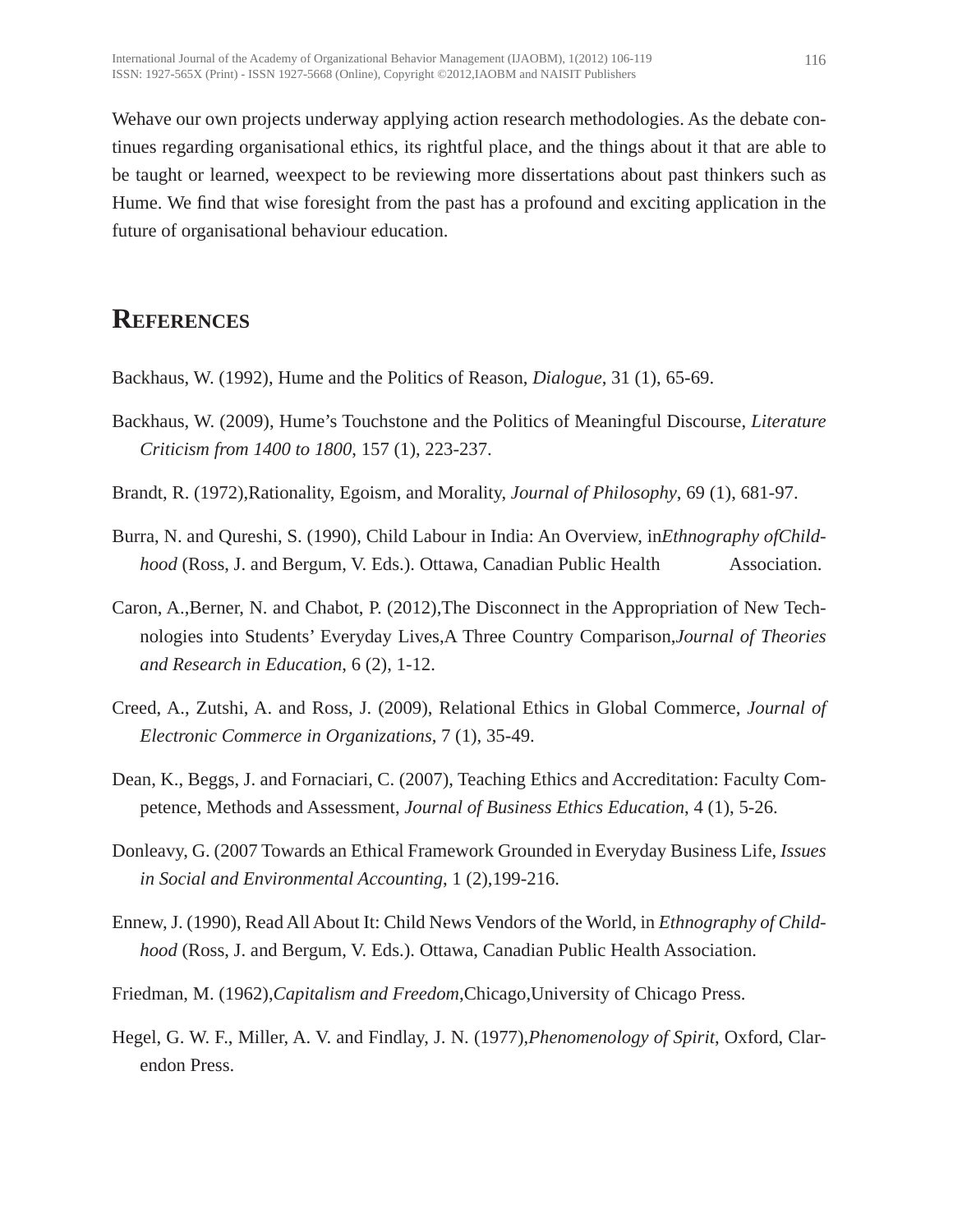- Hooker, J. (2004), The Case Against Business Ethics Education: A Study in Bad Arguments, *Journal of Business Ethics Education*, 1 (1), 73-85.
- Hume, D. (1754),*The History of England*, London,A. Millar.
- Hume, D. (1758),*Essays and Treatises on Several Subjects*, London,A. Millar.
- Hume, D. (1875),*Dialogues Concerning Natural Religion*, London,T. Scott.
- Hume, D. andHendel, C. W. (1953),*David Hume's Political Essays*, Indianapolis,Bobbs-Merrill Co.
- Hume, D. (1990),*My Own Life*, Raleigh, N.C, Alex Catalogue.
- Hume, D., Selby-Bigge, L. A., Nidditch, P. H., and Sayre-McCord, G. (1991),*Enquiries Concerning Human Understanding & Concerning the Principles of Morals [with] A Treatise of Human Nature*, Oxford,Oxford University Press.
- Kale, S. and Shrivastava, S. (2003), The Enneagram System for Enhancing Workplace Spirituality, *Journal of Management Development*, 22 (4), 308-328.
- Korkut, B. (2012),MacIntyre's Nietzsche or NietzscheanMacIntyre?*Philosophy and Social Criticism*, 38 (2),199–214.
- MacIntyre, A. (1985),*After Virtue: A Study in Moral Theory* (2nd ed.), London, Duckworth.
- Maclagan, P. (2012), Conflicting Obligations, Moral dilemmas and the Development of Judgement through Business Ethics Education, *Business Ethics: A European Review*, 21(2), 183–197.
- Norton, D. (1993),*The Cambridge Companion to Hume*, Cambridge, Cambridge University Press.
- Pauchant, T. (2009), The Moral Leader: Challenges, Insights, and Tools, *Journal of Business Ethics Education*, 6 (1), 211-216.
- Peperzak, A. T. andLévinas, E. (1993),*To the Other: An Introduction to the Philosophy of Emmanuel Levinas*, West Lafayette, Indiana, Purdue University Press.
- Rand, A., and Branden, N. (1964),*The Virtue of Selfishness a New Concept of Egoism*, New York, New American Library.
- Saat, M., Porter, S. and Woodbine, G. (2010), An Exploratory Study of the Impact of Malaysian Ethics Education on Ethical Sensitivity, *Journal of Business Ethics Education*, 7 (1), 39-62.

Sally, R. (1999),David Hume, Adam Smith, and the Scottish Enlightenment,*Society*, 36 (2), 41-44.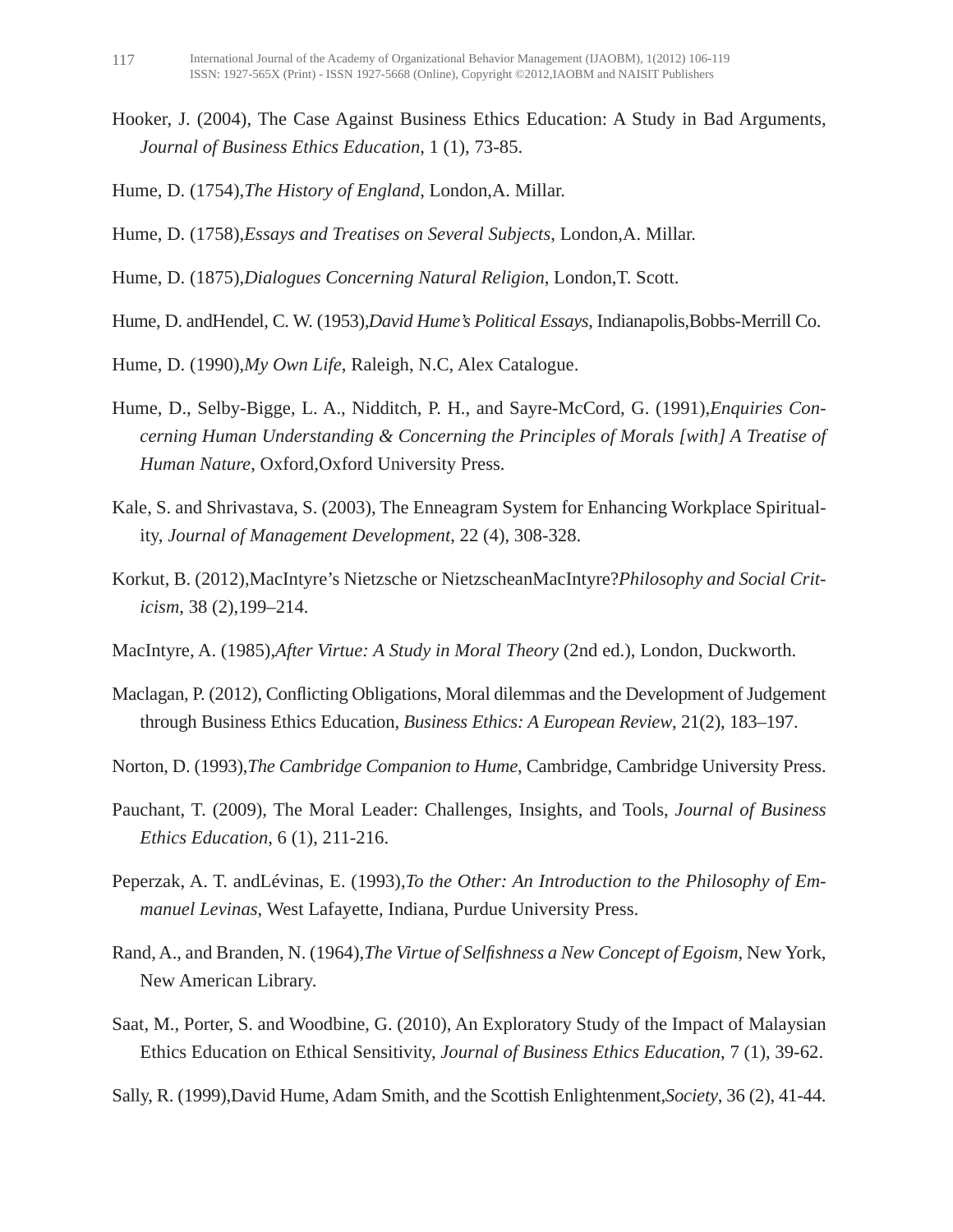Smith, A. (1993),*Wealth of Nations*,New York,Oxford University Press.

- Stumpf, A., Holt, L., Crittenden, L. and Davis, J. (2012),The Order of Things: Ethical Foundations for Community College Leaders,*Community College Journal of Research and Practice*, 36 (1),28–39.
- Tipton, F. (2008), Thumbs-up is a Rude Gesture in Australia: The Presentation of Culture in International Business Textbooks,*Critical Perspectives on International Business*, 4 (1), 7-24.
- Waddock, S. (2010), Finding Wisdom Within—The Role of Seeing and Reflective Practice in Developing Moral Imagination, Aesthetic Sensibility, and Systems Understanding, *Journal of Business Ethics Education* 7 (1), 177-196.
- Wirzba, N. (1995), From Maieutics to Metanoia: Levinas's Understanding of the Philosophical Task,*Man and World*, 28 (1), 129-144.
- Wishloff, J. (2005), Teaching Ethics: A Classroom Model, *Journal of Business Ethics Education*, 2 (1), 71-96.
- Zutshi, A., Creed, A. and Sohal, A. (2009), Child Labour and Supply Chain: Profitability or (Mis)Management,*European Business Review*, 21 (1), 42-63.
- Zutshi, A., Creed, A., Sohal, A. and Wood, G. (2012),Consideration of Selflessness and Selfinterest in Outsourcing Decisions, *European Business Review*, 24 (3), 287-303.